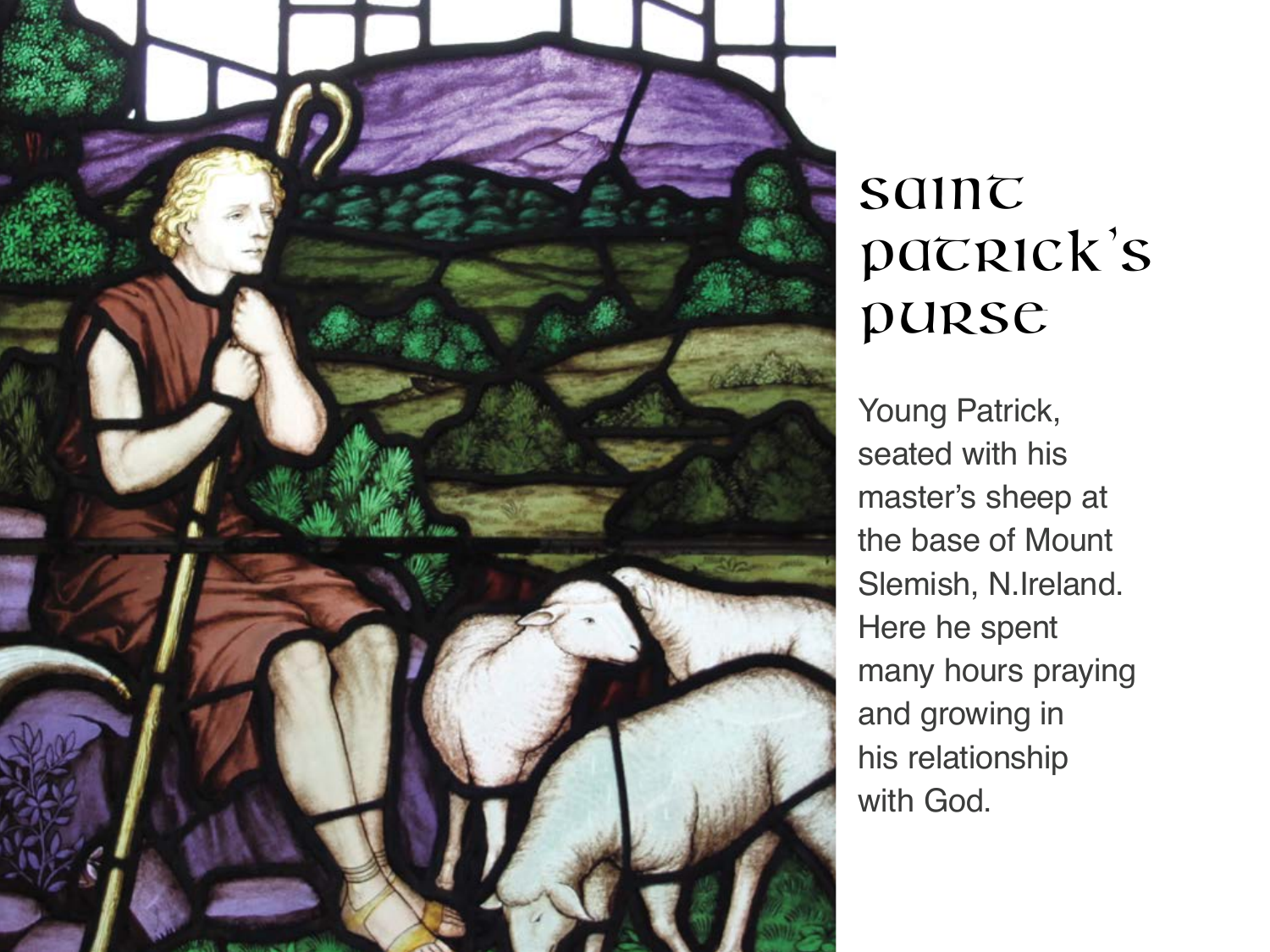

"Once in Ireland, I daily looked after sheep and praying throughout each day the love and fear of God increased within me and my faith was strengthened. And being moved in Spirit upon the mountains and in the woods I prayed up to one hundred times in the morning and as much at night. Arising to pray a great while before day whether in snow or frost or rain I experienced no ill effects neither laziness as the Spirit within me was strong then..."

**— St. Patrick**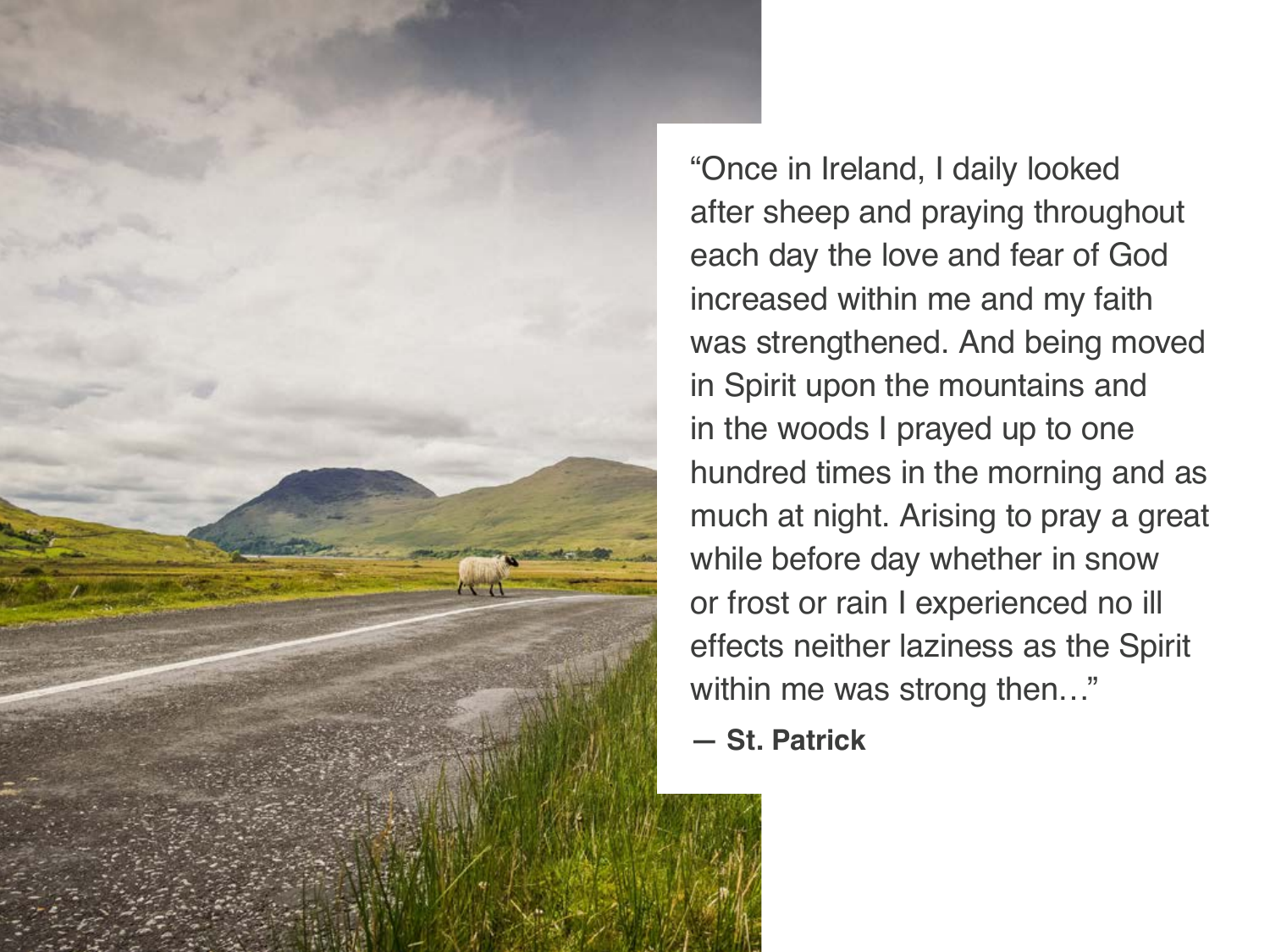

"For daily I expect to be murdered or betrayed or reduced to slavery if the occasion arises. **But I fear nothing**, because of the promises of Heaven; for I have cast myself into the hands of Almighty God, who reigns everywhere. As the prophet says: 'Cast your burden on the Lord and he will sustain you."

**— St. Patrick**, The Confessions of St. Patrick

**Psalm 27:1 TPT** – The Lord is my revelation-light to guide me along the way; he's the source of my salvation to defend me every day. I fear no one!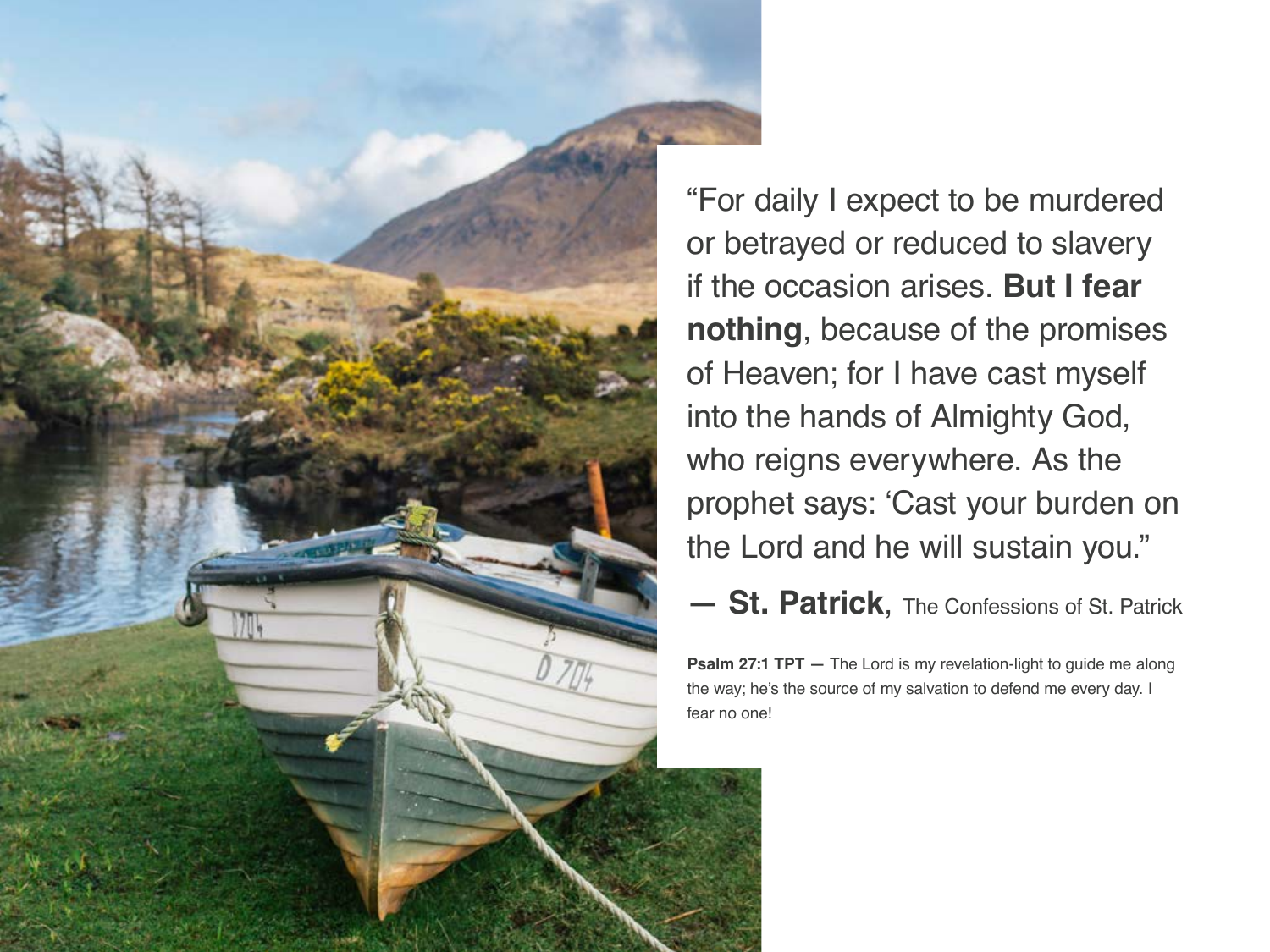

Patrick brought Christ to a pagan land.

By the power of the Spirit a nation was changed.

A people were set free from the grip of darkness.

The light of the Gospel of Jesus Christ shone bright throughout the Emerald Isle.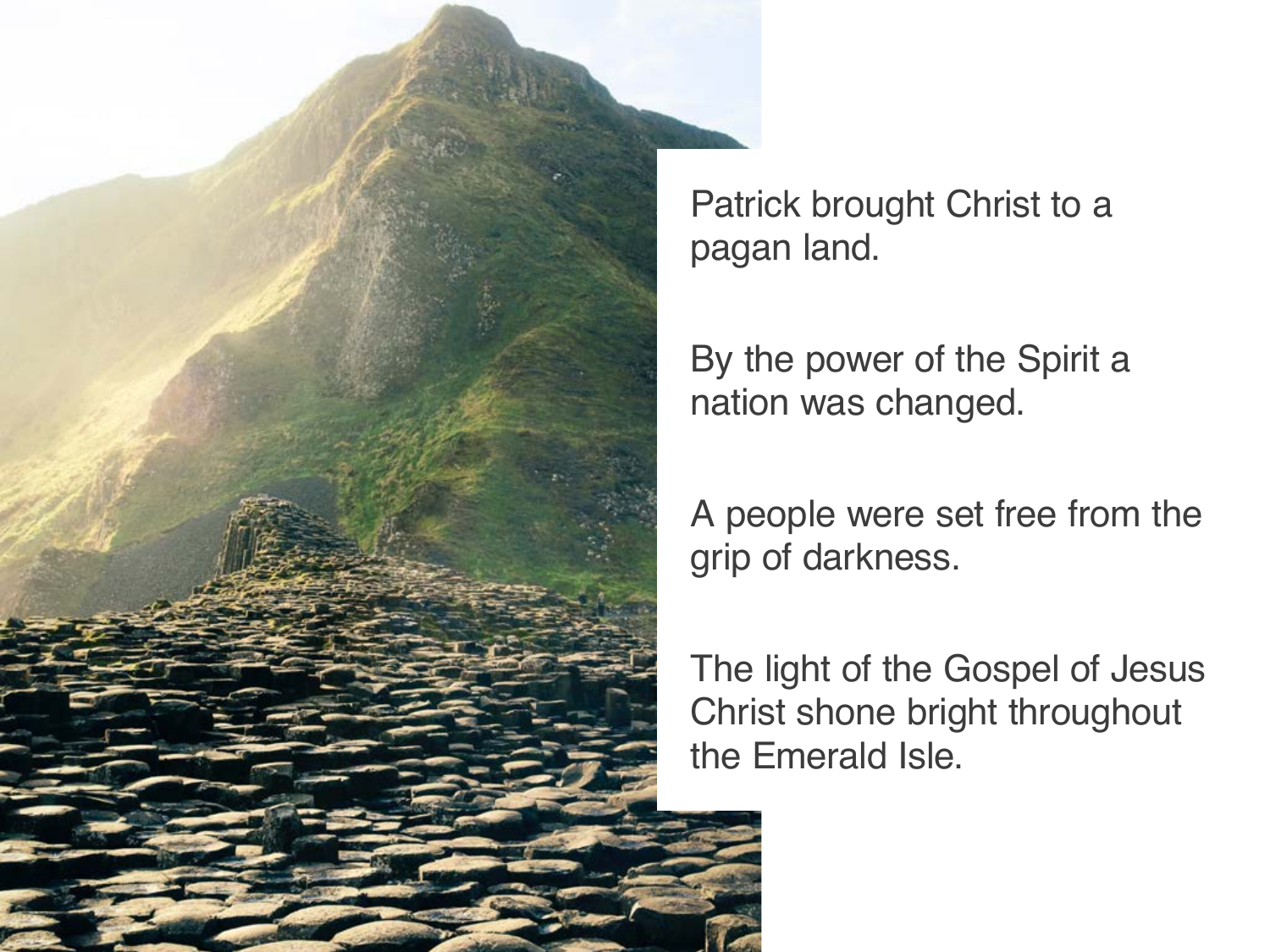

"It was not really I but Christ the Lord who commanded me to come here and to stay with them for the rest of my life."

**— St. Patrick**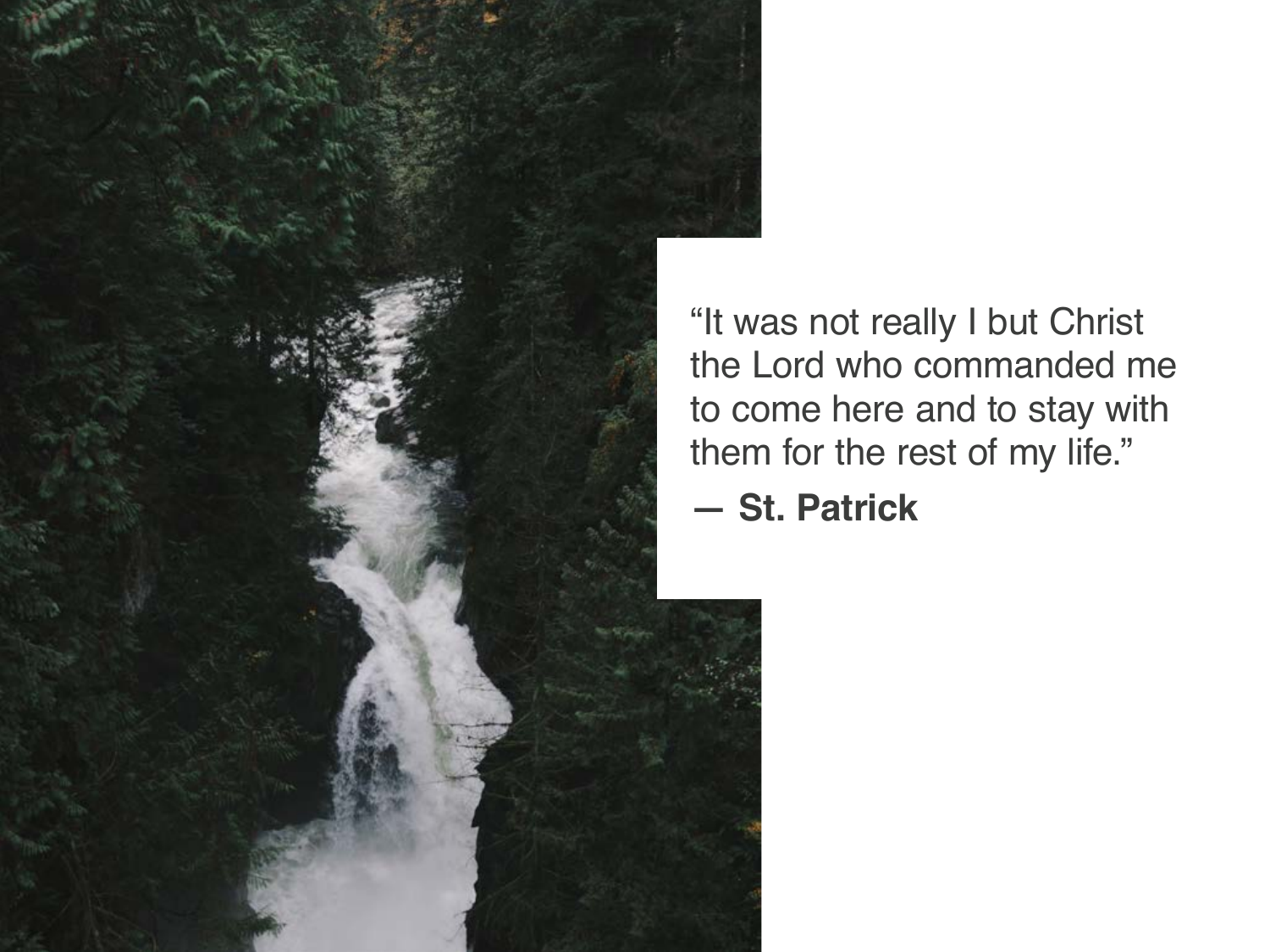

Hundreds of years after Patrick lived, a great journey took place. Boatloads of Irish left the Emerald Isle for the New World. Their tireless contribution, along with many others, helped build an America that stands strong today.

Statistically we know that about 33 million Americans claim to have Irish heritage. Let's not forget the Emerald Isle — the Land of Saints and Scholars. God has placed a significant destiny upon that "wee Island," and those of us in America can be a part of it! Visit [www.mtulsa.com/giving](http://www.mtulsa.com/giving) to *give your past a future!*